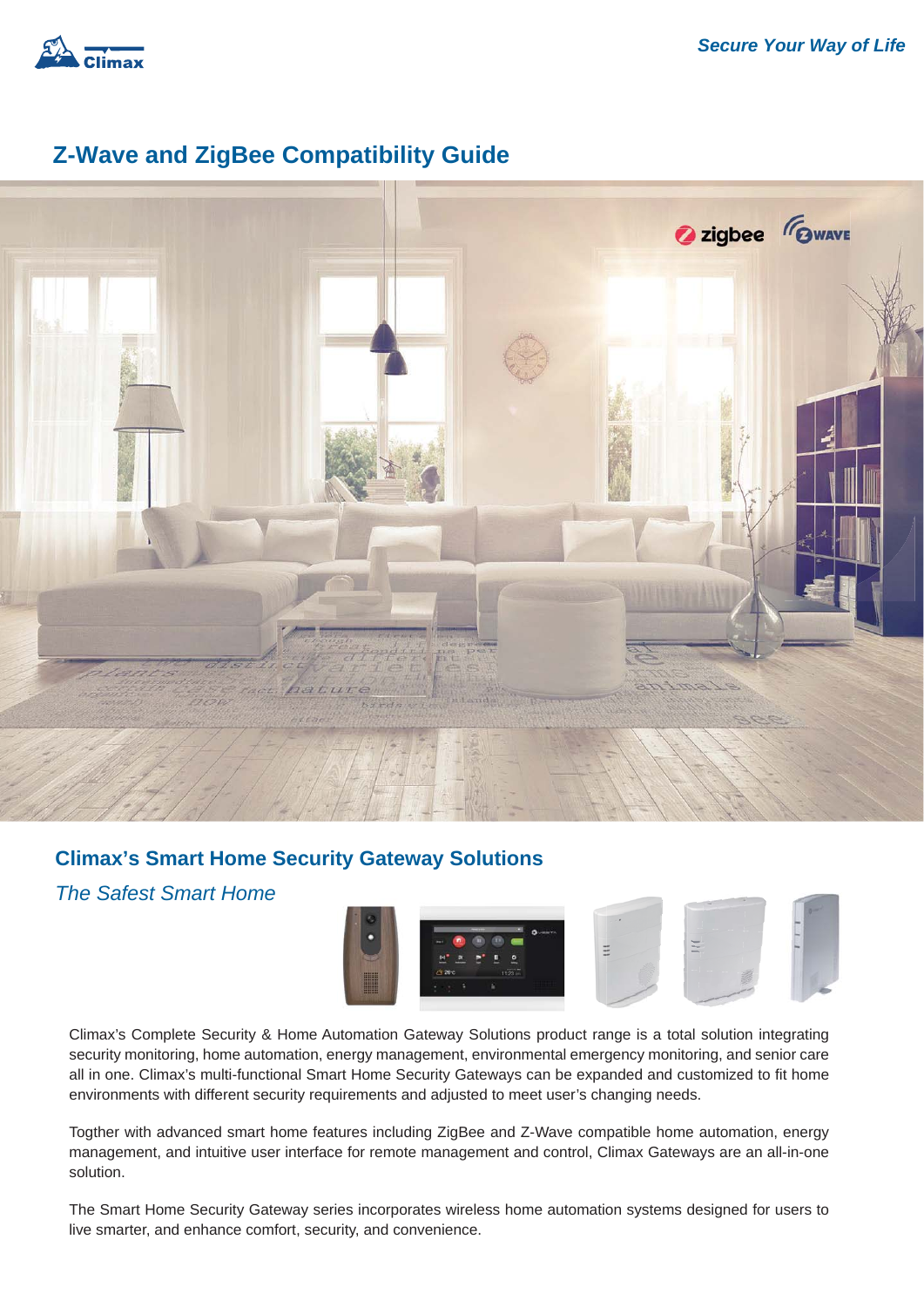| <b>Manufacturer</b> | <b>Device Name</b>                | <b>Model Name</b>              |
|---------------------|-----------------------------------|--------------------------------|
| Aeontec             | <b>Power Switch</b>               | Micro Smart Energy Switch G2   |
| Aeontec             | Dimmer Micro                      | Micro Smart Energy Illuminator |
| Aeontec             | <b>Power Meter</b>                | Home Energy Meter (2nd         |
|                     |                                   | Edition)                       |
| Aeontec             | Door Contact                      | <b>DSB04100-ZWUS</b>           |
| Aeontec             | Door Contact                      | Door/Window Sensor 6           |
| Aeontec             | <b>Power Switch</b>               | MSE/MSEI                       |
| Aeontec             | <b>LED Strip</b>                  | ZW121-A                        |
| Aeontec             | LED Bulb 6 Multi-color            | ZWA002-A                       |
| Aeontec             | LED Buld 6                        | ZWA001-A                       |
| Aeontec             | TriSensor                         | ZWA005-A                       |
| Aeontec             | Nano Dimmer                       | ZW111-A                        |
| Aeontec             | Nano Switch                       | ZW139-A                        |
| Aeontec             | Nano Shutter                      | ZW141-A                        |
| Aeontec             | NanoMote Quad                     | ZWA003-A, White                |
| Aeontec             | Dual Nano Switch                  | ZW140-A                        |
| Aeontec             | Doorbell 6                        | ZW162-A                        |
| Aeontec             | Siren 6                           | ZW164-A                        |
| Aeontec             | WallSwipe                         | ZW158-Z                        |
| Aeontec             | <b>WallMote Quad</b>              | ZW130-A00W                     |
| Aeontec             | Smart Switch 6                    | ZW096-A02                      |
| Aeontec             | Smart Switch 7                    | ZW175                          |
| Aeontec             | <b>Smart Dimmer 6</b>             | ZW099-A02                      |
| Aeontec             | Water Sensor 6                    | ZW122-A                        |
| Aeontec             | Door Sensor Gen5                  | ZW120-A                        |
| Aeontec             | <b>Micro Smart Switch</b>         | ZW140-A                        |
| Aeontec             | Radiator Thermostat (TRV)         | ZWA021-C                       |
| August              | August Lock Pro                   | A8L-03                         |
| Dana                | DanaLock                          | V3-BTZU                        |
| Danfoss             | Thermostat                        | <b>Living Connect</b>          |
| Danfoss             | Thermostat                        | Living Connect 2.51            |
| Danfoss             | Thermostat                        | Living Connect 013             |
| Danfoss             | Thermostat                        | Living Connect 1.1             |
| Dome                | Dome Extender (Range<br>Extender) | DMEX1                          |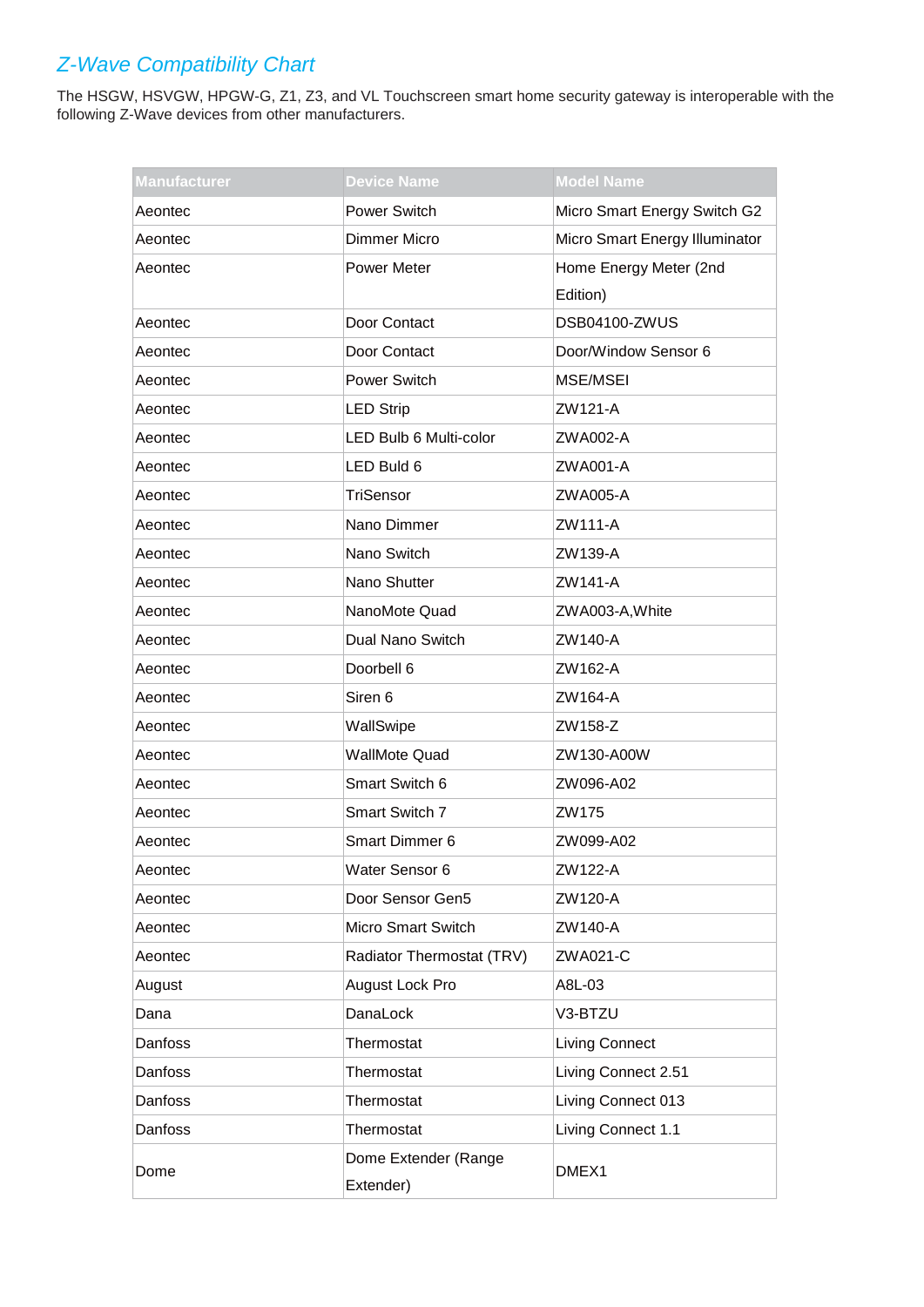| <b>Manufacturer</b> | <b>Device Name</b>         | <b>Model Name</b>           |
|---------------------|----------------------------|-----------------------------|
| Dome                | Window/Door Sensor         | Z52NAS-DS01Z                |
| Dome                | <b>Water Sensor</b>        | DMW <sub>S1</sub>           |
| Dome                | On-Off Plug                | DM0F1                       |
| Dome                | Water Valve Shut Off       | DMWV1                       |
| Dome                | Mouse Zapper               | DMMZ1                       |
| Dome                | <b>Motion Sensor</b>       | Z52NAS-PD02Z                |
| Duwi                | Dimmer                     | ZW EDAN 300                 |
| Enerwave            | <b>Wall Touch Dimmer</b>   | ZW15SM-PLUS                 |
| Enerwave            | Wireless 120VAC 20A        | ZW15RM-PLUS                 |
| Enerwave            | Wireless 3-Way Switch      | ZW3K                        |
| Enerwave            | Wireless Appliance Module  | ZWN-RSM1-PLUS               |
| Fibaro              | Double Switch 2            | FGS-223 ZW5 v3.3            |
| Fibaro              | Dimmer 2                   | FGD-212 ZW5 v3.5            |
| Fibaro              | Door/Window Sensor 2       | FGDW-002 ZW5 v3.2           |
| Fibaro              | <b>Relay Switch</b>        | <b>FGS-221</b>              |
| Fibaro              | Wall Plug                  | FGWPE-101                   |
| Fibaro              | Dimmer                     | FGD-211                     |
| Fibaro              | Door Contact               | FGK-101                     |
| Fibaro              | <b>PIR</b>                 | <b>FGMS-001</b>             |
| Fibaro              | <b>Smoke Sensor</b>        | <b>FGSS-001</b>             |
| Fibaro              | <b>SMOKE Sensor</b>        | FGSD-002 ZW5 v3.3           |
| Fibaro              | <b>Roller Shutter</b>      | <b>FGRM-222</b>             |
| Fibaro              | Roller Shutter 3           | FGR-223 ZW5 v5.1            |
| Fibaro              | <b>Power Switch</b>        | Single Relay Switch FGS-211 |
| Fibaro              | The Button                 | FGPB-101 ZW5 3.02           |
| Fibaro              | Single Switch 2            | FGS-213 ZW5 v3.2            |
| Fibaro              | Wall Plug (with USB)       | FGWPB-121 V4.1              |
| Fibaro              | Swipe                      | FGGC-001ZW5 v3.2            |
| Fibaro              | Floor sensor               | FGFS-101 ZW5 v3.2           |
| Fibaro              | <b>Motion Sensor</b>       | <b>FGMS-001</b>             |
| Fibaro              | <b>RGBW Controller</b>     | FGRGBWM-441 v2.5            |
| Fibaro              | Key Fob                    | FGKF-601 ZW5 v3.2           |
| Fibaro              | <b>CO Sensor</b>           | FGCD-001 ZW5 v3.2           |
| Fibaro              | Double smart module (Power |                             |
|                     | Switch)                    | FGS-224 v5.0                |
| Fibaro              | Radiator Thermostat (TRV)  | FGT-001 EU v4.7             |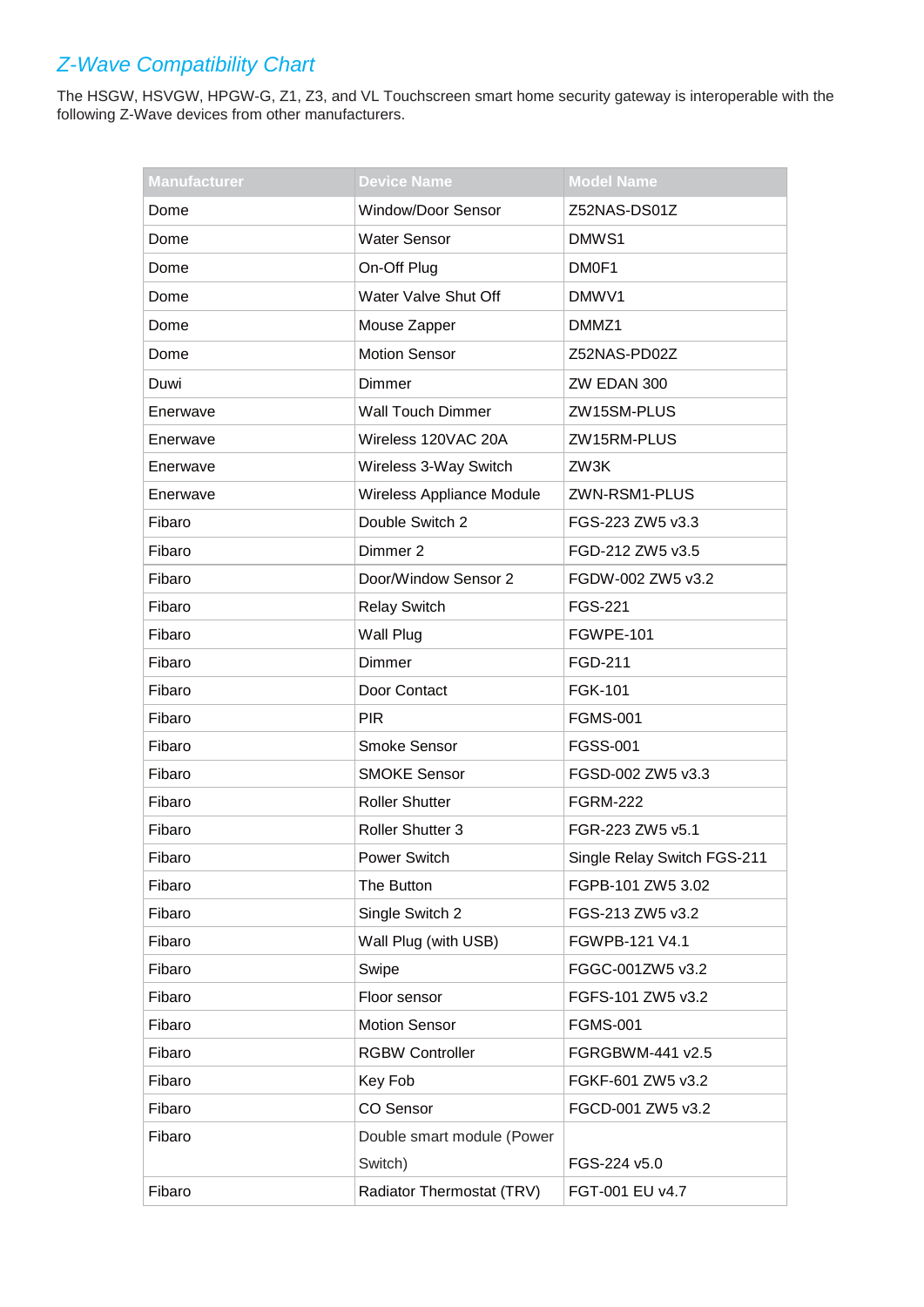| <b>Manufacturer</b> | <b>Device Name</b>              | <b>Model Name</b>       |
|---------------------|---------------------------------|-------------------------|
| <b>First Alert</b>  | <b>CO/Smoke Dual Sensor</b>     | <b>ZCOMBO</b>           |
| <b>GE</b>           | <b>Outdoor EZ Smart Switch</b>  | 14284                   |
| <b>GE</b>           | Dimmer                          | In-Wall Smart Dimmer    |
| <b>GE</b>           | In-Wall Tamper Resistant EZ     | ZW1002                  |
|                     | <b>Smart Outlet</b>             |                         |
| <b>GE</b>           | Light Bulb                      | ZW7101                  |
| <b>GE</b>           | Dimmer                          | ZW3008                  |
| <b>GE</b>           | Power Switch                    | ZW4103                  |
| <b>GE</b>           | Power Switch                    | ZW1001                  |
| <b>GE</b>           | 2 Button Hub Remote             | ZW5307                  |
| <b>GE</b>           | Smart Flood/Freeze Sensor       | ZW6306                  |
| <b>GE</b>           | <b>Smart Door/Window Sensor</b> | ZW6305                  |
| <b>GE</b>           | In-Wall Fan Control             | ZW4002                  |
| <b>GE</b>           | <b>Smart Door Sensor</b>        | ZW6301                  |
| <b>GE</b>           | <b>Outdoor Smart Switch</b>     | ZW4201                  |
| <b>GE</b>           | <b>Outdoor Smart Switch</b>     | ZW1002                  |
| <b>GE</b>           | In-Wall Switch                  | ZW4005                  |
| <b>GE</b>           | In-Wall Switch with Motion      | ZW4006                  |
|                     | Sensor                          |                         |
| <b>GE</b>           | In-Wall EZ Start Dimmer         | ZW3005                  |
| <b>GE</b>           | In-Wall Dimmer                  | ZW3006                  |
| <b>GR Smart</b>     | Auto Valve                      | <b>GR-105N</b>          |
| Honeywell           | Theromstat                      | T6 Pro                  |
| Horstmann           | Thermostat                      | HRT4-ZW                 |
| <b>ID Lock</b>      | Door Lock (Secure)              | ID Lock 101             |
| <b>ID Lock</b>      | Door Lock (Secure)              | ID Lock 150             |
| Nexia               | Appliance Module                | RP100RNX/ZW4101         |
| Kamstrup            | Power Meter                     | 382                     |
| Kwikset             | Door Lock                       | SmartCode 910TRL ZW 11P |
|                     |                                 | <b>SMT</b>              |
| Kwikset             | Door Lock                       | SmartCode 910           |
| Leak                | LGZW-1                          | Leak Gopher Zwave Valve |
| Leviton             | Push On/Off Dimmer              | DZ6HD-1BZ               |
| Leviton             | Push On/Off Switch              | DZ15S-1BZ               |
| Leviton             | Fan                             | VRF01-1LZ               |
| Leviton             | Dimmer                          | VRPD3-1LW               |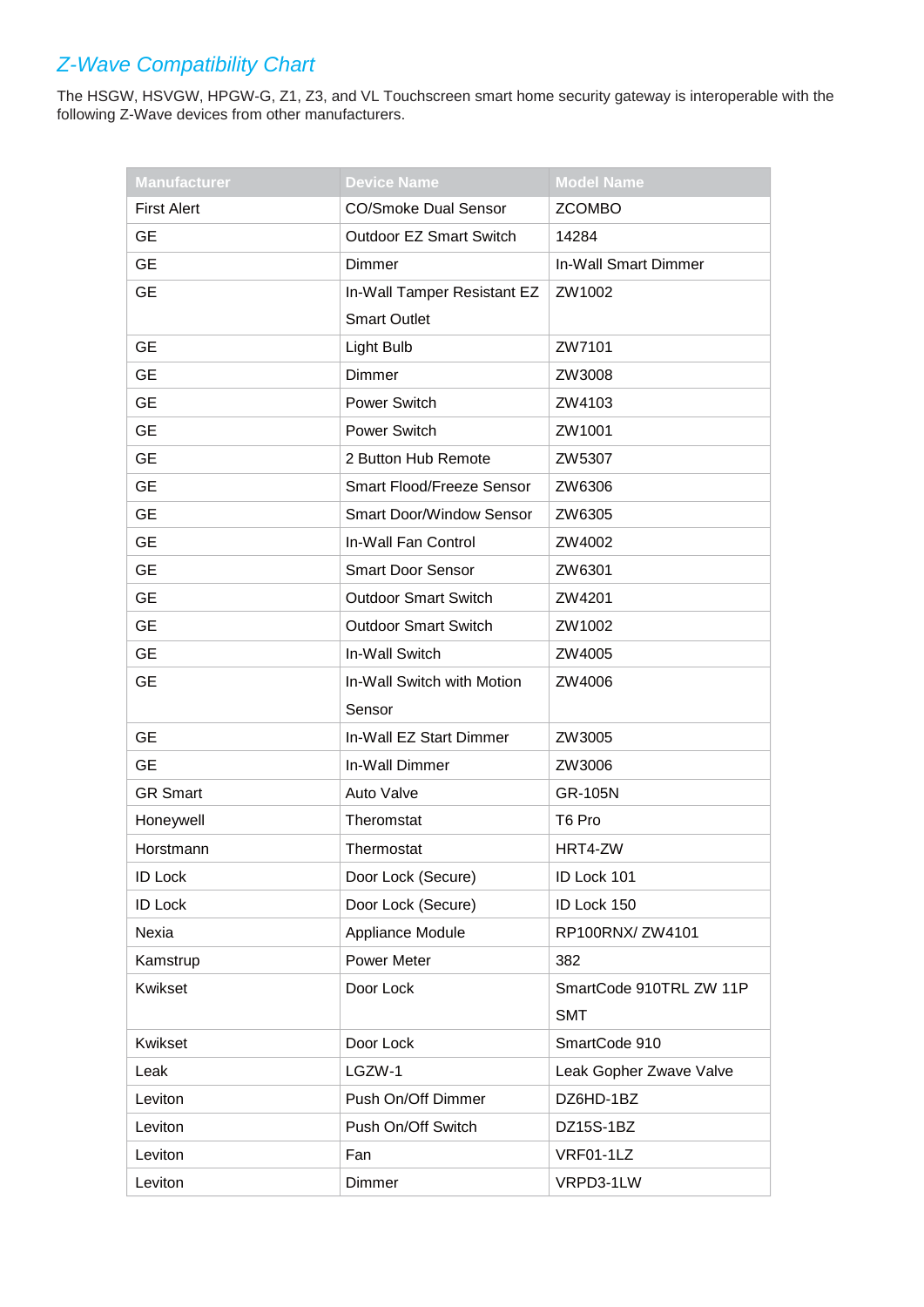| <b>Manufacturer</b> | <b>Device Name</b>        | <b>Model Name</b>                     |
|---------------------|---------------------------|---------------------------------------|
| Leviton             | <b>Dimmer</b>             | <b>VRI10-1LZ</b>                      |
| Linear              | Garage Door Opener Remote | GD00Z-4                               |
| Logic Soft          | Power Switch              | Wall Switch ZHC5010                   |
| MCO Home            | CO (AQS)                  | MH9-CO2-WD                            |
| <b>MCO Home</b>     | Thermostat                | MH-3928                               |
| <b>MCO</b> Home     | Thermostat                | 4919                                  |
| <b>MCO</b> Home     | <b>TRV</b>                | 4901                                  |
| <b>MCO Home</b>     | Thermostat                | IR2901-Z                              |
| NodOn               | <b>Scene Selector</b>     | Soft Remote                           |
| NodOn               | <b>Scene Selector</b>     | Octan Remote                          |
| NodOn               | Scene Selector            | <b>Wall Switch</b>                    |
| NorthQ              | Power Meter               | NQ-92021                              |
| <b>NorthQ</b>       | <b>Gas Meter</b>          | NQ-9121                               |
| Philio              | Doorbell                  | PSE <sub>02</sub>                     |
| Philio              | Doorbell                  | PSE04                                 |
| Philio              | Scene Button              | PSR04                                 |
| Philio              | Dimmer lamp socket        | PAD02-1                               |
| Philio              | DC/PIR/LM/TS (virtual     | <b>PST10-A</b>                        |
|                     | endpoint)                 |                                       |
| Poly-control        | Door lock (Secure)        | Danalock V3 SCANDI                    |
| <b>RCS</b>          | Thermostat                | <b>TZ45R</b>                          |
| Secure              | Thermostat                | <b>SRT321</b>                         |
| Secure              | Thermostat                | <b>SSR303</b>                         |
| Sensative           | <b>Strips Comfort</b>     | 1102012/2                             |
| Schlage             | Door Lock                 | <b>BE469</b>                          |
| Schlage             | Door Lock                 | <b>Schlage Connect Lock</b>           |
| Schlage             | Door Lock                 | Schlage Lock with Backlit<br>Keypad   |
| Yale                | Door Lock                 | Lockwood Wireless Digital<br>Deadbolt |